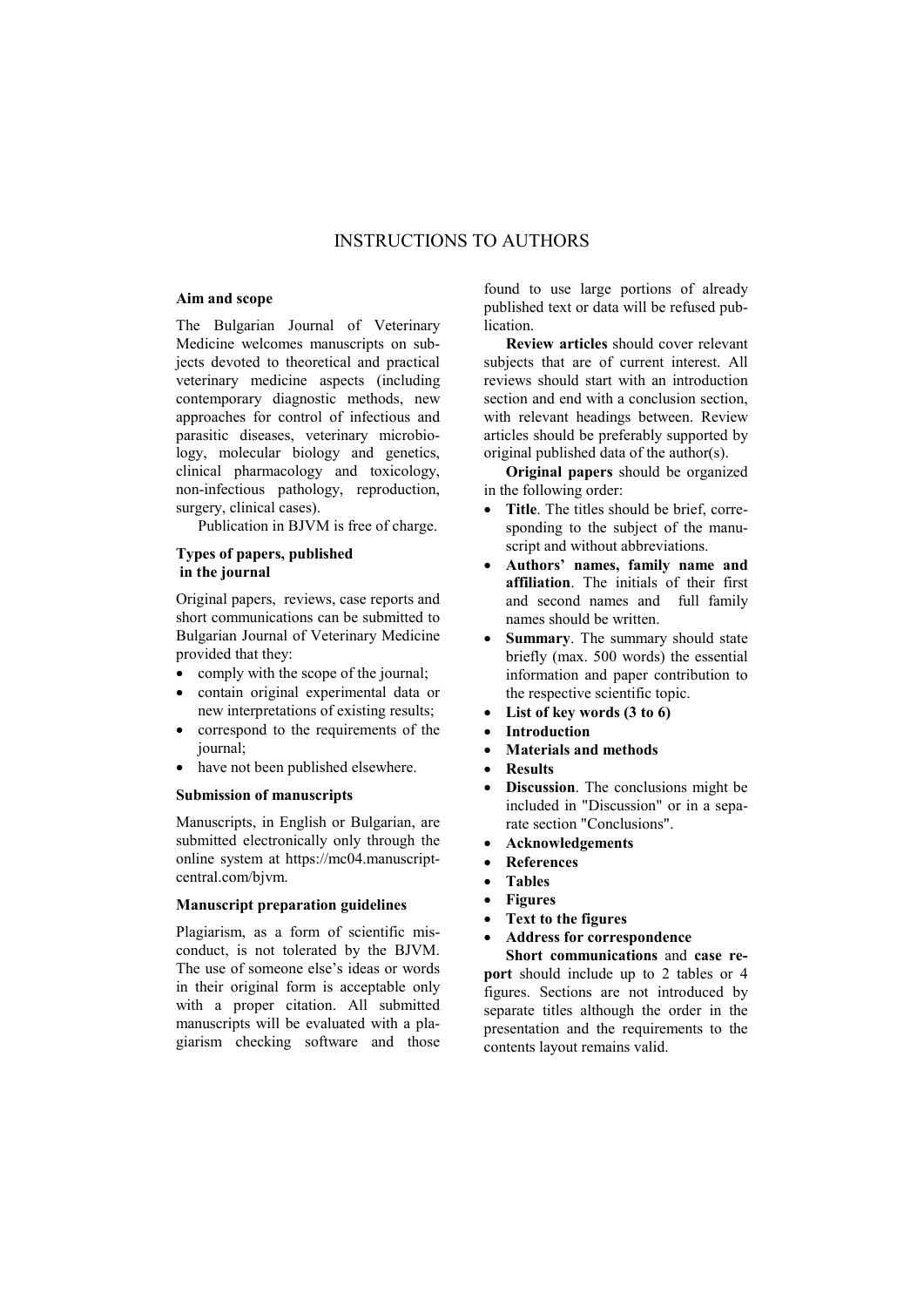SI (Système International) should be used for all units of measure. Chemical formulae should be given according to the rules of International Union of Pure and Applied Chemistry (IUPAC); biological nomenclature  $-$  according to the International Code of Botanical Nomenclature, the International Code of Nomenclature of Bacteria, the International Code of Zoological Nomenclature; morphological names - according to Nomina Anatomica Veterinaria 6<sup>th</sup> ed., Nomina Histologica Veterinaria 1<sup>st</sup> ed., Nomina Embryologica 2<sup>nd</sup> ed., and Nomina Anatomica Avium 2<sup>nd</sup> ed; international nonproprietary names should be used for drugs, followed by trade name and the manufacturer in brackets.

Tables and illustrations (graphs, photographs, drawings) should be numbered in Arabic numerals according to their sequence in the text. Each table should have a title comprehensible enough without reading the text.

Graphs and drawings should be made with maximum clarity. Duplication of data from the tables is not accepted. Digital photographs should be with resolution at least 300x300 dpi. Preferred formats are \*JPG, \*TIFF, \*.EPS, \*.AI. The colour images are for the online version of the journal The editorial office may request a clean set of photographs for design purposes. The scale of the figure is indicated at the right bottom by a line scale and the size is given in parentheses at the end of the figure caption, e.g. (bar =  $10 \text{ }\mu\text{m}$ ).

References. In all citations in the text the author's family name and the year of the publication should be given e.g.: (Morris, 2017). If the authors are two, both names are referred to e.g.: (Barton & Moore, 2015), and if they are 3 or more: the first author's name should be used, followed by "*et al*." e.g.: (Levi *et al.*, 2014). If several authors are cited, their names are chronologically arranged and if their publications are in one and the same  $year - alphabetically.$ 

The arrangement of the publications should be done in alphabetical order according to the first author's name. If several publications by the same author are referred to, the following order should be used: publications of the single author, followed by publications with co-authors. Publications by the same author(s) in the same year should be listed as: 2015a, 2015b etc. Examples for the reference style are given below.

### Papers, published in journals:

Budiati, T., G. Rusul, W. N. Wan-Abdullah, L.-O. Chuah, R. Ahmad & K. L. Thong, 2016. Genetic relatedness of *Salmonella* serovars isolated from catfish (*Clarias gariepinus*) and tilapia (*Tilapia mossambica*) obtained from wet markets and ponds in Penang, Malaysia. *Journal of Food Protection*, 79, 659–665.

Szabó, J., 2014. Molecular methods in epidemiology of methicillin resistant *Staphylococcus aureus* (MRSA): Advantages, disadvantages of different techniques. *Journal of Medical Microbiology & Diagnosis*, 3, 1.

#### Online materials:

International Food Safety Authorities Network. INFOSAN Information Note No 02 (17 December 2004). Highly pathogenic Avian influenza H5N1 outbreaks in poultry and in humans: Food safety implications. http://www.who.int/foodsafety/ fs\_ management/en/No\_02\_Avianinfluenza\_ Dec 04 \_en.pdf (20 March 2005, date last accessed).

#### Whole books:

Weiss, D. J. & K. J. Wardrop, 2010. Schalm's Veterinary Hematology, 6<sup>th</sup> edn, Wiley Blackwell, Blackwell Publishing Ltd.

## Book chapters:

Gibaldi, M. & D. Perier, 1982. Noncompartmental analysis based on the statistical moment theory. In: *Pharmacokinetics*, 2<sup>nd</sup> edn, Marcel Dekker, New York, pp. 409-417.